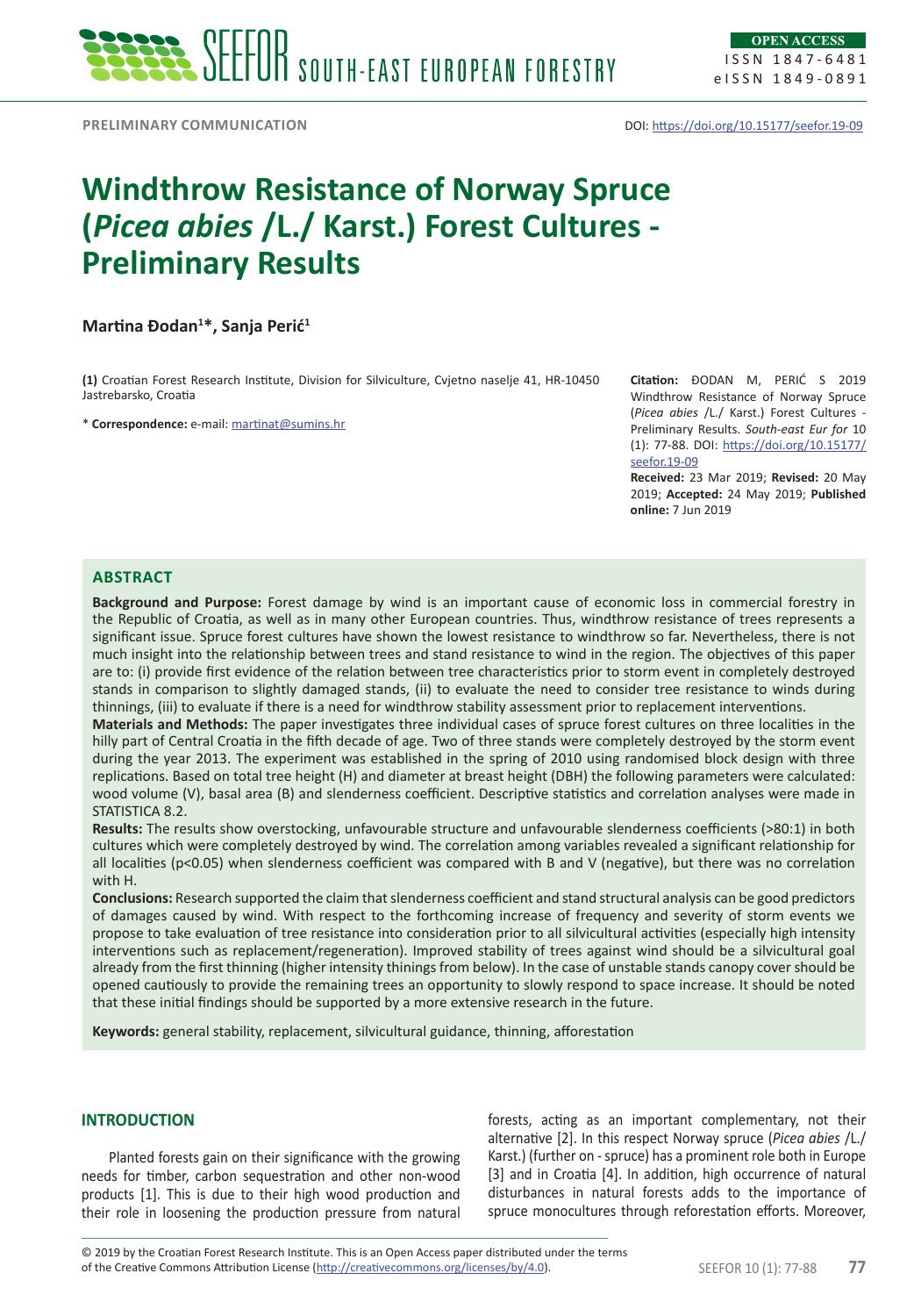due to their ameliorative role in preparing the site for stands with natural species composition [5], they have been highly important in afforestation and reforestation interventions for decades in Croatia.

Management driven exclusively by financial gain resulted with less input into silvicultural interventions in early stages of stand development. Because of this fact, growing stock was accumulated in many spruce cultures in Croatia [6]. In turn, this often left trees in a state of more competition and increased stress factors compared to trees in forest stands managed by "close to nature" principles. Problems related to low general stability of spruce cultures arose with the increase of storm events and bark beetle attacks. The avoidance of early thinning resulted in a stand structure, characterised by low tree vitality and unfavourable shape of trees, which showed higher susceptibility to the influence of windstorms. Forest damage by wind is an important cause of economic loss in commercial forestry for the Republic of Croatia as well as for many European countries [7-9], which is why windthrow resistance of trees represents a significant issue for all Croatian forests. Specifically, most of the annual cut in coniferous forest cultures is accomplished through sanitary and savage cuttings with lowered financial gains and lower value of wood assortments. In this respect, spruce cultures have had the highest share in salvage cut in recent years [6]. Reforestation is more expensive and includes more biological risks (in terms of soil loss, extreme influences on young plants etc.) in relation to timely replacement interventions. In turn, it has strong influence on stand properties and possibilities to regain natural composition of forests.

Research of windthrow stability of spruce stands is justified for several reasons. Firstly, the basic prerequisite for accomplishing productive and ameliorative functions of any forest culture is to maintain good vitality and achieve good production and general stability up to the end of stand rotation [6]. In addition, in the anthropogenic forest cultures characterized by decreased stability there is a good chance that at the end, or even well before the end of the rotation period, shelter of mature trees could be lost due to stem breakage or uprooting. At the time of conversion canopy cover should be opened significantly (by regeneration cut) in order to provide optimal light and temperature conditions for seedlings and saplings. This silvicultural activity further increases negative forcing on the remaining trees, increasing the risk of total canopy loss. Gaining insight into stability indices of present forest cultures enables us to prescribe silvicultural guidelines and to modify them according to predicted climate changes. These are the basic principles of contemporary silvicultural efforts, which are part of adaptive forest management (AFM) [10-12]. Secondly, in spite of numerous benefits, spruce is sensitive to different aspects of the changing climate [4, 5], especially abiotic influences such as wind, snow and ice loads mainly due to its shallow root system [3]. In this respect, the shape of trees can be crucial for the severity of disturbances [13]. Furthermore, negative climate influences are predicted to become more frequent and severe in the future, further adding the pressure to planted forests. Storm occurrences already increased in the last decade [14]. Climate change is not only likely to affect the growth of trees and stands but every aspect of forestry, including some of the fundamental methods employed in silviculture, such as thinning [15, 16].

Besides basic structural parameters such as the basal area, tree slenderness is also a measure recognised as a good indicator of the windthrow stability of trees [17]. The shape of trees can be influenced by silvicultural interventions, if applied early in the stand development. It indicates the "shape" of trees and together with tree vitality provides insight into general stability of planted forests. Spruce cultures are, because of their high productivity and easy establishment, well investigated in Croatia [4]. Nevertheless, there is no research connecting structural parameters, especially tree slenderness in stands devastated heavily by windstorms with stand structure and slenderness prior to devastation. Tree slenderness is used to predict sensibility to wind and storm events for conifer species for a number of years [17]. Despite significant damages caused by the windstorms in the last couple of decades, there has been little insight into the relationship between trees and stand resistance to winds in Croatia. Only Oršanić [5] investigated the structure of planted spruce forests in 1995, which are especially prone to this kind of damages. At very high speeds, wind can devastate forest stands independent of stand structure attributes such as density, species or tree dimensions [18]. Nevertheless, at lower wind speed stand structure is crucial [19]. Spruce cultures were selected because of: (i) their high importance for the country due to their high wood production [4-6], (ii) high sensitivity of spruce to climate changes, especially storm and drought events [20], (iii) higher management pressure in relation to natural stands, (iv) their high importance in preparation of the site for the retrieval of autochthonous tree species or reforestation after disturbances.

All of these facts raised the question in which cases spruce cultures should be immediately replaced [6], and which could be thinned to the end of rotation period to provide for the set managed goals and justifies the initial invested financial efforts. Thus, the paper investigates three individual cases of anthropogenic spruce stands in the hilly part of Central Croatia, two of which were completely destroyed by the storm event during the year 2013. The third withstanded the wind more successfully. The specific objectives of the paper are to: (i) provide first evidence of the relation between tree characteristics and the stability of spruce trees against winds prior to the storm event in completely destroyed spruce cultures, in comparison to slightly damaged stands, (ii) to evaluate the need of appropriate silvicultural interventions (especially early thinnings) in spruce cultures and to evaluate the need to consider resistance of trees to winds, (iii) to evaluate if there is a need for windthrow stability assessment prior to replacement interventions to prevent further financial and biological losses. The presentation of these first results aims at unravelling the way by which risks during the replacement of susceptible spruce cultures can be determined. Furthermore, it aims at assessing actual needs for the exclusion of such cultures from further management through immediate replacement with more resistant and resilient mixed species forest stands.

## **MATERIALS AND METHODS**

#### **Research Area**

Research was conducted on three localities in central part of Croatia. The source of information on climate, relief, and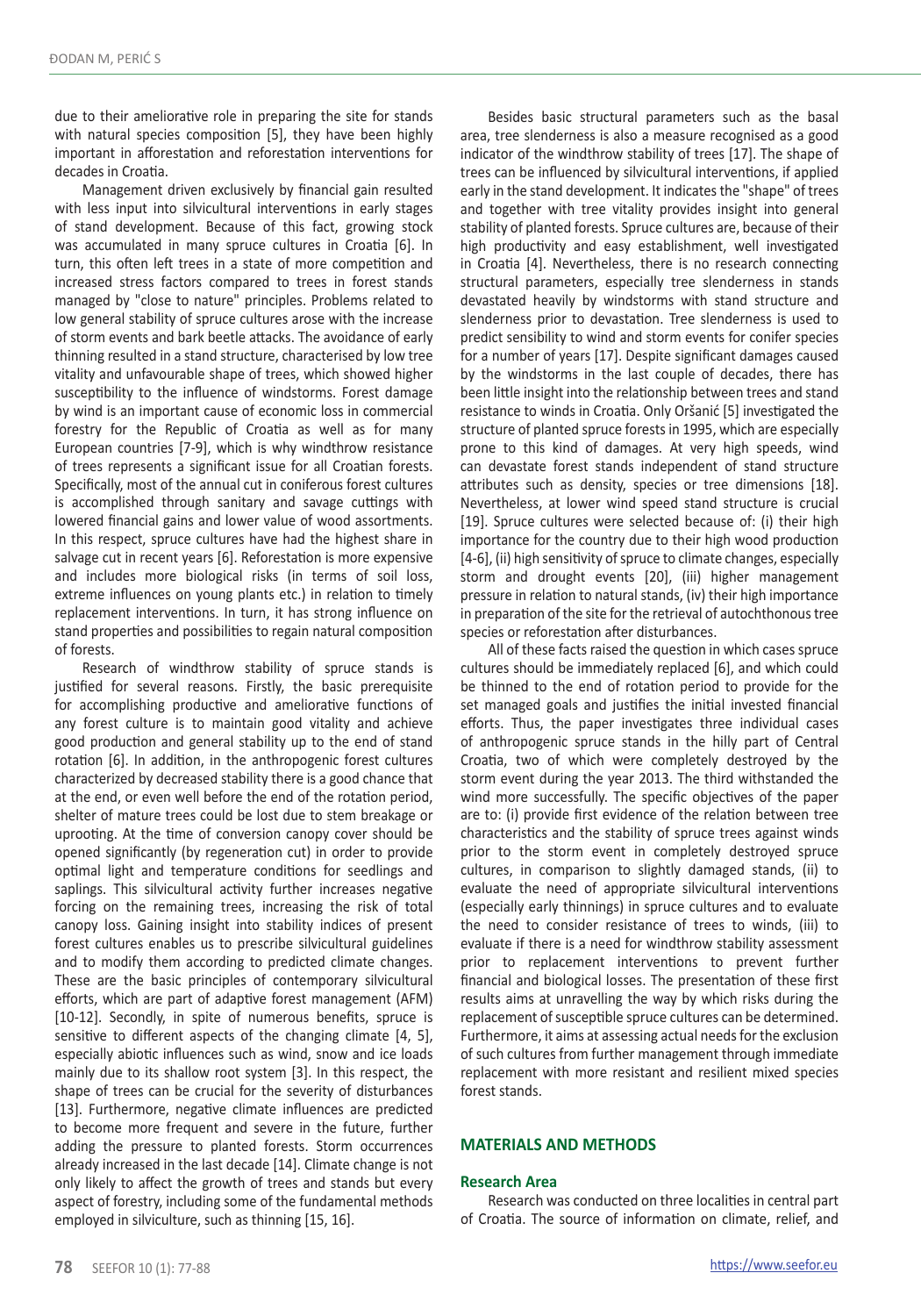past management were forest management plans [21, 22]. Specific trial plot data (e.g. inclination, altitude, exposition and soil characteristics) were gathered in the field (Table 1). Experimental plots on localities A and B are situated in the hilly area, on mild slopes, in the vicinity of Jastrebarsko (170–184 m a. s. l.). These trial plots have mild inclination (0–10˚) and south-west exposition. Climate of the area is warm to moderately humid (Cfwbx'' according to Köpen). Winters are cold, summers are fresh, while the climate is altogether humid. Mean temperature of the coldest month ranges between 18°C and -2°C. Winter is the driest part of the year, while the rain period is divided into spring (April to June) and autumn maximum (October). Mean annual air temperature is 9.8°C, 19.8°C in the warmest month (July) and -1.1 in the coldest month (January). Precipitation is evenly distributed during the year, with an exception of the maximum in June (96 mm) and autumn (94 mm). Mean annual precipitation in vegetation period is 87 mm (monthly values). The bedrock on the area consists of quartz sands, gravel and clay, while the predominant soil types are pseudogley, illimerized soil on loess and dystric cambisol (with inclusions of eugley and colluvium). From the aspect of potential vegetation this is the area naturally dominated by mixed European hornbeam – sessile oak forests (*Carpino betuli-Quercetum roboris typicum* Rauš 71).

Experimental plots on locality C are located on the north-west slopes of Medvednica Mountain in the vicinity of Zagreb. Climate of the area is the same as on the localities A and B (Cfwbx'' according to Köpen). Mean annual air temperature is 6.2°C. The lowest temperatures of the area (below 0°C) appear in the months from September to December and from January to May. Mean temperature of the coldest month ranges between 18°C and -2°C. Winter is the driest part of the year, while the rain period is divided into spring (April to June) and autumn maximum (October). The temperature of the warmest month (July) is 19.8°C, and of the coldest month (January) it is -1.1. The duration of the vegetation period is limited by the temperature threshold with the average daily temperature of 10°C (from 192 up to 200 days). On this area the mean annual air humidity ranges from 77 up to 83%. Annual rainfall amounts to 1 249 mm (700 mm or 56% in the vegetation period). Predominant pedosystematic unit is formed by dystric cambisol on methamorphic and clastic rocks. From the aspect of potential vegetation area the surrounding of the spruce monoculture is naturally dominated by mixed silver fir – European beech forests (*Festuco drymeiae–Abietetum*  Vukelić et Baričević 2007). The main wind directions are SE (5%) and NW - N with 22.4% of occurrence. This area

has double average value of wind intensity (according to Beaufort) than the rest of the surrounding lowland area.

## **The Experimental Design**

The experiment on spruce cultures was established in the spring of 2010 using a randomised block design with three replications. In these field tests, three trial plots (10×10 m) were set in spruce monocultures on localities A and B, while on the locality C 16 plots were set (10×10 m). More detailed description of the experimental plots and site conditions are provided by Tijardović [6]. Despite the fact that trial plots were relatively small (three repetitions 10×10 evenly distributed on the area of studied spruce culture) we would like to emphasize that the structure of cultures is one-layered and very homogenous both in vertical and horizontal sense. The high homogeneity throughout whole spruce cultures is so high that there was no real need to include large trial plots (e.g. 0.25 ha) as it is usually used for determining the structure of heterogeneous forests. All investigated spruce monocultures were in the fifth decade of age based on the age of individual spruce trees determined through the analysis of tree rings (on felled trees during thinning and sanitary cuts). Prior to the establishment of spruce monocultures on localities A and B the area was used for forestry purposes, while the area of locality A was affected by forest fire and reforested (mixed silver fir-European beech forest). Spruce cultures on localities A and B were thinned only by sanitary cuts, while spruce culture on locality C was regularly thinned (selection thinning).

#### **Field Measurements and Statistical Analysis**

For this research total tree height (H) and diameter at breast height (DBH) were measured manually in the year 2010 (fifth decade after the establishment of cultures). Based on DBH and H, wood volume (V), basal area (B) and slenderness coefficient wood volume were calculated. Wood volume was calculated using local tariffs. Descriptive statistics for all parameters and the tested correlation were calculated (type I error  $(α)$  of 5% was considered statistically significant). H/DBH ratio (slenderness index) is as an indicator of the stem form [23] and is calculated rather easily, but both values have to be in the same unit (e.g. m). Regarding the fact that immense spruce decline appeared near trial plots, the vitality of trees was also determined and analysed (in two degrees: 1 – healthy trees, slight or moderate crown defoliation, <60% of needle loss; 2 – severe defoliation or dead trees, >60-100% of needle loss including needle yellowing). All analyses and graphs were made by using STATISTICA 8.2 statistical programme [24].

**TABLE 1.** Basic information on anthropogenic Norway spruce forest cultures included in the research.

| Locality        | Study plot<br>code | Coordinates                  | Altitude (m) | Inclination $(°)$ | Exposition |
|-----------------|--------------------|------------------------------|--------------|-------------------|------------|
| Dornja Kupčina  | А                  | N 45°38'33.3"; E 15°33'41.9" | 182-184      | $0 - 10$          | <b>SW</b>  |
| Izimje          |                    | N 45°38'12.1"; E 15°34'16.6" | 170-177      | $0 - 10$          | <b>SW</b>  |
| Bistranska gora |                    | N 45°53'33.5"; E 15°55'13.2" | 729-740      | $10-30$           | N/NW       |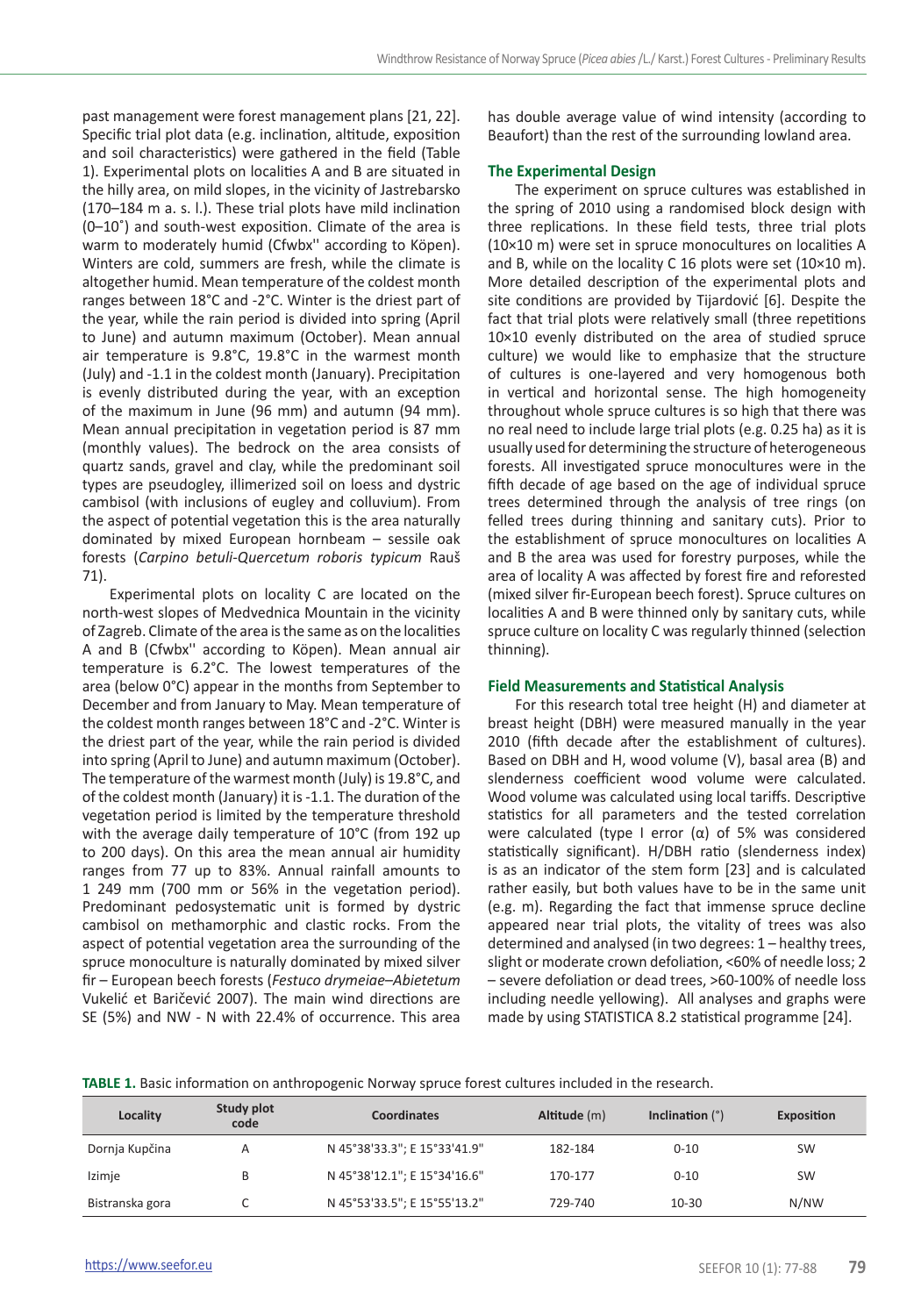#### **RESULTS**

#### **General Description of Studied Spruce Cultures and Tree Slenderness**

The results showed that, on average, trees were more slender on localities A and B in comparison to locality C (Figure 1). On trial plots on locality A Norway spruce is also the sole tree species (100%), but this forest culture is denser than the aforementioned culture. From DBH, H and their ratio, it was determined that not one tree has favourable slenderness coefficient (ratio<80:1). Trees with slenderness in border classes summed up to 5.5% (80:1 to 90:1). Even trees with values higher than 200:1 were found. Consequently, almost all trees in this subdepartment have been uprooted due to the storm event in 2013, which was the year when measurements were completed. Out of 181 trees 143 trees were healthy (79.01%), while the remaining 38 trees were dead (21%). Mean tree volume on the trial plots amounted to 0.14, with minimum value of 0.01  $\text{m}^3$  and maximum of  $1.73 \text{ m}^3$  (Figure 2). Descriptive statistics for all parameters and localities is given in Table 2.

In all three repetitions on locality B the only tree species in the stand was spruce (154 trees on  $3\times100$  m<sup>2</sup>), which makes this forest culture a monoculture. Total tree height (H) and DBH ratio is unfavourable for 98% of trees (>80:1), while 11.9% of trees are in border slenderness classes (80:1

to 90:1). The vitality of trees shows that 74% or 114 trees are healthy, while 26% or 40 trees are in the highest degree of decline (totally dead). Mean tree volume on trial plots has the lowest value out of all localities and amounts to 0.04  $m<sup>3</sup>$ , but with the smallest standard deviation (0.05 m<sup>3</sup>). On trial plots as many as 47 trees are thinner than 7 cm, which makes 30.5% of total tree number.

According to species mixture, forest culture on locality C is mixed Norway spruce–silver fir forest culture. Out of 144 trees on trial plots (1600  $m<sup>2</sup>$ ) 108 or 75% are spruce trees, 19.4% or 28 silver fir trees and the remaining 5.6% includes European beech, European hornbeam and maple. Forest culture on this locality is characterised by higher dimensions and better slenderness coefficient of spruce trees. Favourable slenderness coefficient possesses 51.4% of trees, while 21.49% are in border values (80:1 to 90:1). No trees were registered in slenderness class above 150:1. Tree volume on this locality has the highest value and amounts to 0.42  $m<sup>3</sup>$ , with the maximum value of 1.62  $m<sup>3</sup>$ . Basal area is also the highest with 0.051  $m^2$ , showing the highest standard deviation (0.04  $m^2$ ), as well as the highest standard deviation of volumes (0.38  $m<sup>3</sup>$ ). Registered trees lower than 7 cm were mainly silver fir trees, which spontaneously appeared in the forest culture. Even though all trees were healthy at the beginning of the research (in 2010), around 25% of trees died out in the next three years due to bark beetle outbreak.

**TABLE 2.** Descriptive statistics for all analysed parameters and localities.

| Locality | $\mathbf N$<br>(number of trees on sample plots) | Variable                     | Mean  | <b>Minimum</b> | <b>Maximum</b> | <b>Standard</b><br>deviation |
|----------|--------------------------------------------------|------------------------------|-------|----------------|----------------|------------------------------|
| A        | 181                                              | DBH (cm)                     | 9.8   | $\mathbf{1}$   | 22             | 4.56                         |
|          |                                                  | Tree height (m)              | 11.56 | 1.7            | 18.8           | 4.51                         |
|          |                                                  | Basal area (m <sup>2</sup> ) | 0.019 | 0.00008        | 0.038          | 0.008                        |
|          |                                                  | Tree volume $(m^3)$          | 0.05  | 0.001          | 0.26           | 0.06                         |
|          |                                                  | Slenderness coefficient      | 123.1 | 62.5           | 325            | 26.8                         |
| B        | 154                                              | DBH (cm)                     | 9     | $\overline{2}$ | 20             | 4.48                         |
|          |                                                  | Tree height (m)              | 9.47  | 1.9            | 16.9           | 4.14                         |
|          |                                                  | Basal area (m <sup>2</sup> ) | 0.008 | 0.0003         | 0.031          | 0.007                        |
|          |                                                  | Tree volume $(m^3)$          | 0.04  | 0.001          | 0.25           | 0.05                         |
|          |                                                  | Slenderness coefficient      | 109.6 | 30.8           | 162.7          | 18.5                         |
| C        | 108                                              | DBH (cm)                     | 23.3  | $\overline{7}$ | 46             | 10.45                        |
|          |                                                  | Tree height (m)              | 18.02 | 4.9            | 25.9           | 6.63                         |
|          |                                                  | Basal area (m <sup>2</sup> ) | 0.051 | 0.004          | 0.166          | 0.04                         |
|          |                                                  | Tree volume $(m^3)$          | 0.42  | 0.01           | 1.62           | 0.38                         |
|          |                                                  | Slenderness coefficient      | 80.9  | 52.2           | 135            | 15.1                         |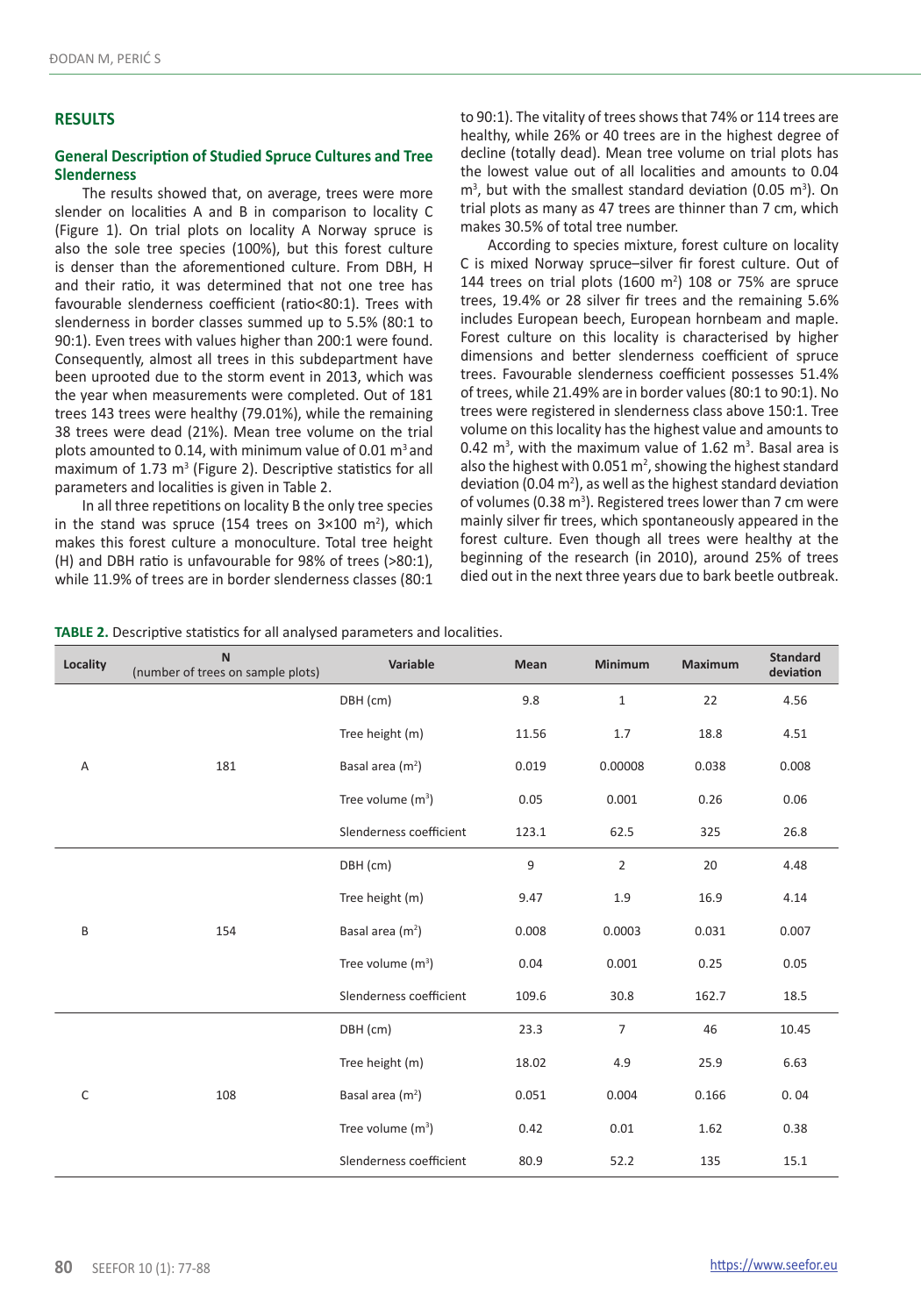

**FIGURE 1.** Distribution of trees according to tree slenderness for the three spruce cultures included in the study (location A – upper, location  $B$  – middle, location  $C$  – bottom).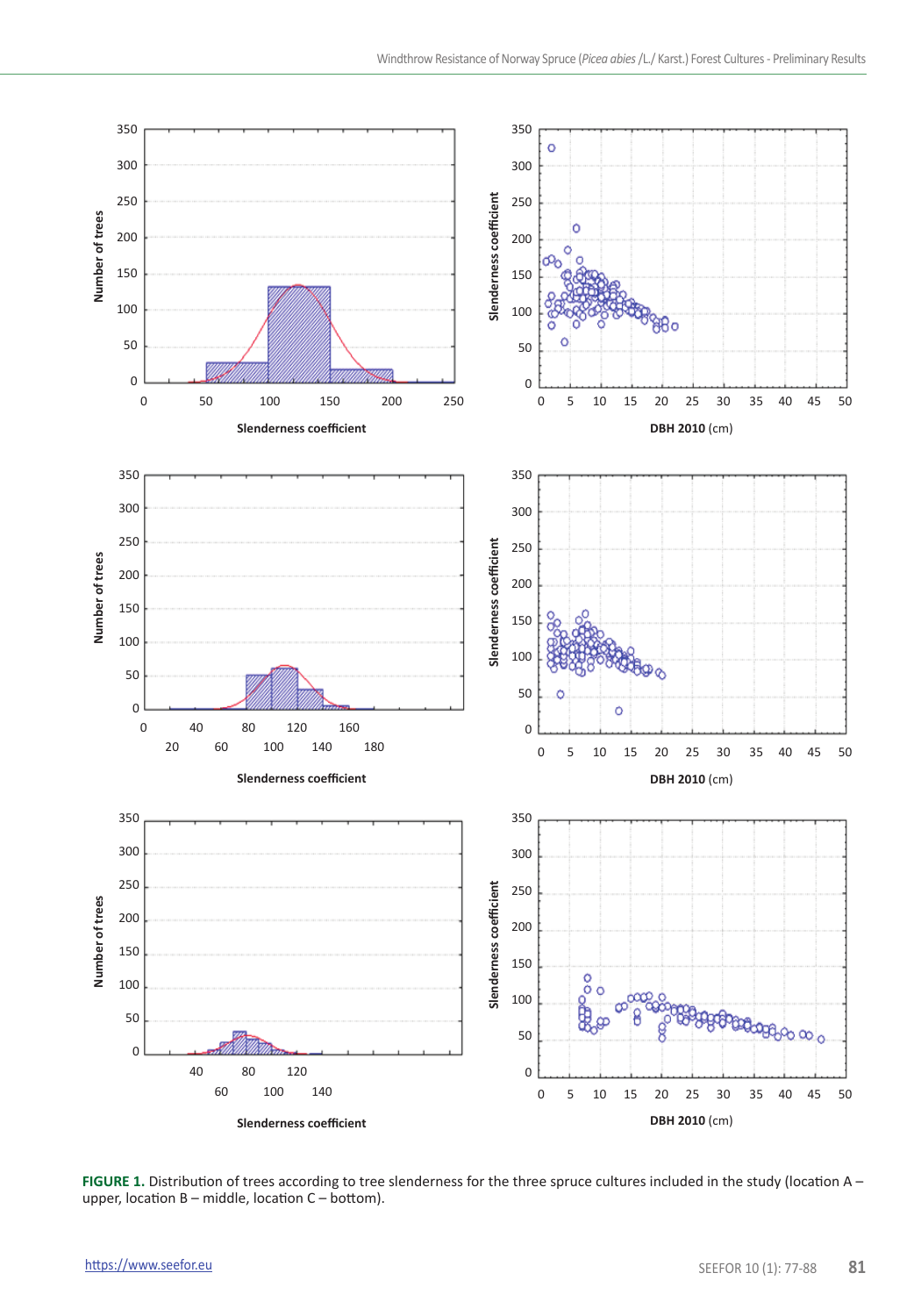

**FIGURE 2.** Distribution of trees according to diameter at breast height and tree volume (location A – first row, location B – in the middle, location C – bottom row).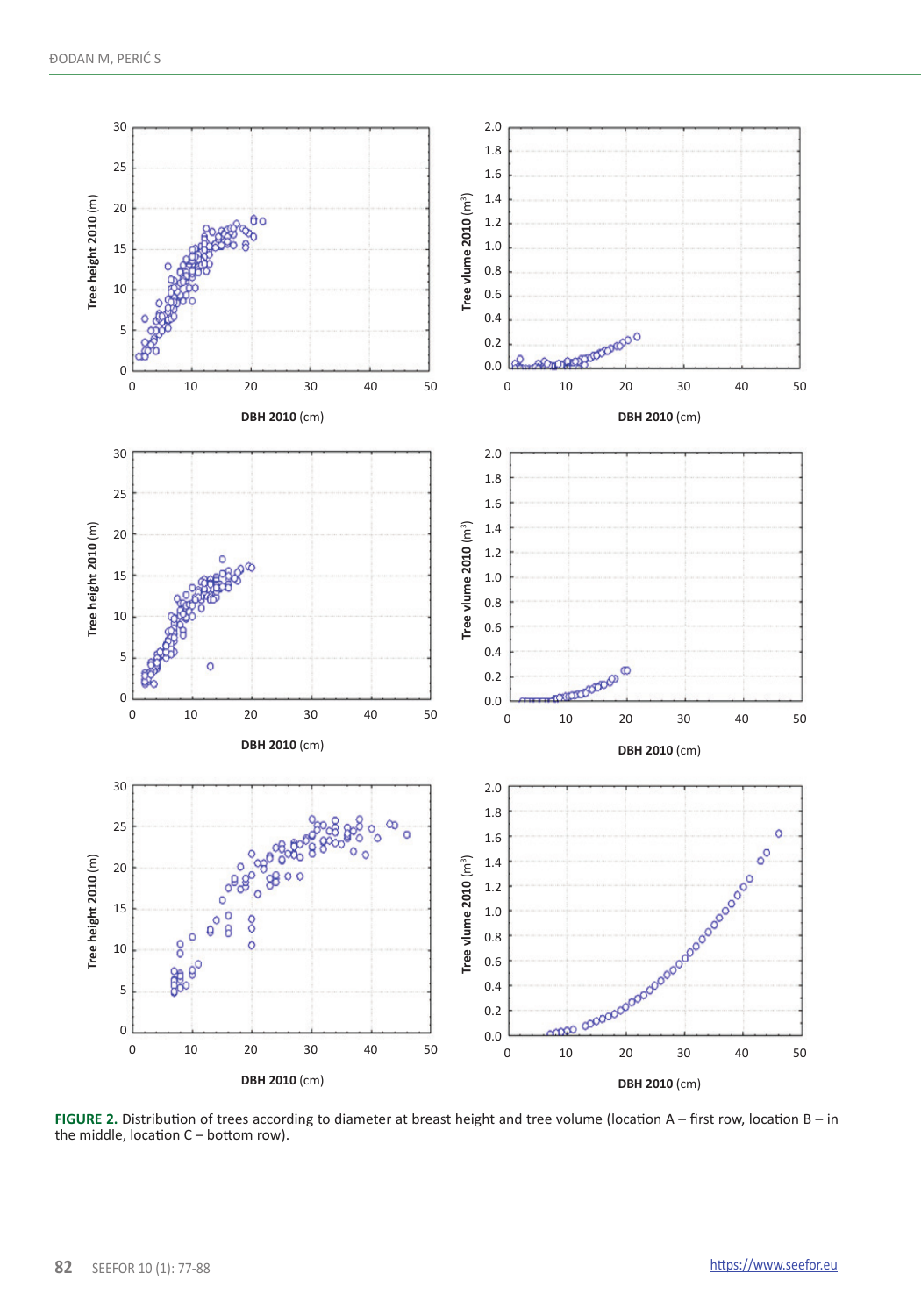#### **Correlation of Tree Slenderness and Structural Parameters**

The correlation among variables revealed the significant relationship for all localities (p<0.05) when slenderness coefficient was compared to basal area and tree volume. There is no significance in correlation with tree height (*r* ranged from  $-0.10$  to  $-0.35$ ). The correlation between slenderness coefficient and tree volume is negative for all tree localities.

## **DISCUSSION**

#### **The Need to Address Windthrow Resistance of Trees**

Besides productivity and financial gain, one of the most important roles of spruce cultures is their ameliorative role of preparing the soil for autochthonous late successional tree species, as well as protecting them from adverse climatic influences [4, 5]. The need for planted forests (forest cultures) will increase in the future [25]. Thus, importance of forest culture stability is especially relevant at the end of the rotation period. Nevertheless, significant intrusion into the structure of forest cultures caused by seeding cut, which could not be avoided because optimal conditions for seedlings and saplings have to be provided, additionally exposes trees to wind [13]. Therefore, for Norway spruce, as a tree species with shallow, plate-like root system, which is especially prone to uprooting and stem breakage, determination of stability against wind is a basic prerequisite of meeting the set production goals. It is crucial for successful replacement of spruce cultures as well. Mast years additionally influence crown instability [5], while other possible negative influences are former management, bark beetle and fungi presence, damages which emerged during cutting and wood exploitation, site pollution and global climate changes [26].

There is a need to investigate and to create a method of assessing the risk of wind damage since it could have an important influence on silvicultural decision making, especially in terms of climate change adaptation strategies. Dobbertin [27] finds that the probability of damage increased with stand height, development stage, percentage of conifers, soil-water logging and soil depth in the areas affected by Vivian (in the year 1990) and Lothar (in the year 1999) storms. Some authors propose the replacement of pure stands (especially in the case of spruce) into mixed stands to enhance stand stability [5, 7]. Comparative research of mixed forest cultures comprised of spruce and broadleaved tree species (minimal share of broadleaves 20-40%) and spruce monocultures, showing that mixed cultures can support ecological, economic, social and cultural benefits and functions in the same or even better way than monocultures (30-40%). In addition, mixed forest cultures possess better chemical conditions and better organic matter decomposition on forest floor. Since this is generally highlighted as a prominent disadvantage of spruce cultures, admixing tree species could have a positive effect on general stability as well. Even though admixing beech into spruce monocultures resulted in growth stimulation, this depends strongly on site conditions [28-32]. Therefore,



**FIGURE 3.** Dependence of slenderness coefficient and volume for studied spruce cultures on all localities (location A – top, location B – middle, location C – bottom).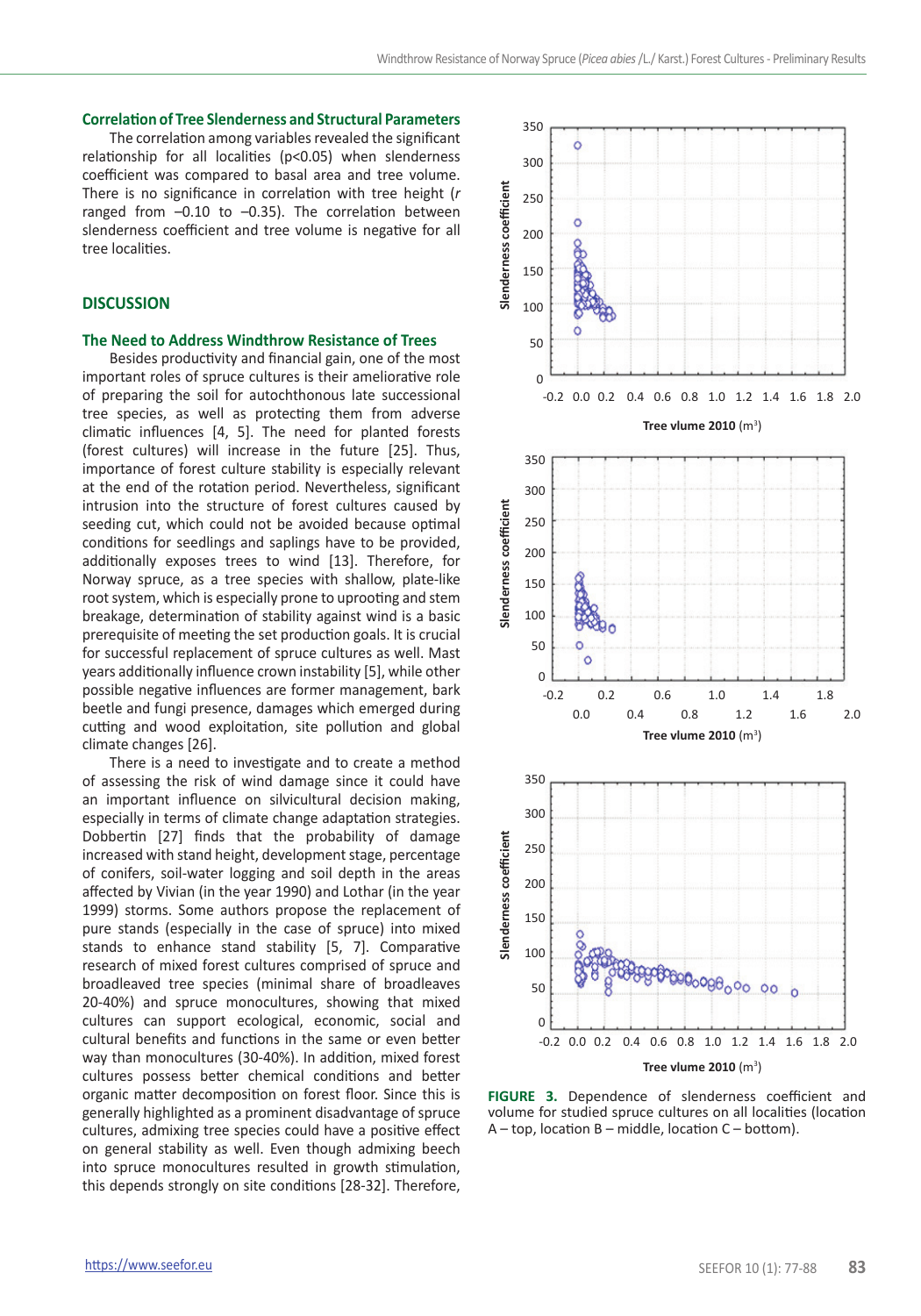this should be further investigated especially in the Republic of Croatia where these kinds of research are scarce. The combination of broadleaved tree species admixed into a spruce monoculture can be diverse and they depend on elevation. For example, spruce can be mixed with silver birch, *Acer pseudoplatanus* (L.), and small-leaved lime [5, 33-38]. In addition, conifers are more sensible and possess lower stability threshold in comparison to broadleaves. They retain needles during the winter, which has significant effect on static stability (the so-called "wet snow"), but also on the collection and retainment of pollutants which can be even three times greater than in stands consisting of broadleaves [39-43]. Species mixtures could present better solution for the production, amelioration and enhancement of stability. Related studies are scarce even at the European level.

Projected changes in precipitation and air temperatures from Meteorological and Hydrological Service of the Republic of Croatia point to the unfavourable trend for the areas of mountain and central part of the country, enhancing negative effects on forest ecosystems [44, 45]. In addition, in the last few years an increase of storm events occurrence was recorded on the whole continent, while the predictions point to even quicker rise in the future [14]. Lower frequency of soil freezing from late autumn to early spring, which is the period with highest wind occurrences, will increase wind damages in the future [46]. Other influences of global warming on forest cultures are yet to be further investigated [47, 48]. In the Republic of Croatia, there is a lack of scientific research which aims at developing instruments for estimation of storm occurrences, sensibility of forests to climate changes, as well as instruments for management adapted to such changes. In some European countries such instruments have already been developed and first successful application has been recorded [13, 49-53]. Significant loses in natural forest stands proved that damages caused by wind, snow and ice are a major disturbance interacting with forest development processes, which is why there is a strong need for this kind of research and its predictions.

Regarding the age of studied stands it can be pointed out that the avoidance or too low thinning intensities have irreversible influence on the spruce culture in the fifth decade (probably even earlier, but this has not been proven by the study). Thus, we stress the importance of appropriate species composition and the importance of early thinnings for the achievement of optimal tree characteristics, vitality, and for accomplishing the expected biological and financial gains altogether. The collected data are applicable to the hilly part of Central Croatia, for which the need of addressing stability issues is emphasized.

# **Indicators for the Evaluation of Stability of Spruce Trees against Winds**

Basal area and tree slenderness have been used for the prediction of sensibility to wind and storm events for coniferous species for a number of years [17, 54-56]. However, this statement is true for the countries dealing with damages from strong winds for decades, while in Croatia there is a weak insight into indicators of tree resistance to winds. Tree slenderness, together with stand density data, are also needed for predictions of critical wind speeds needed for the uprooting of trees, which can be an important predictor for risk from wind damages and related management decisions. Even though stability can be predicted on the basis of crown dimension parameters (crown length and tree height ratio, crow diameter and DBH ratio, etc.), in regions with frequent snow occurrences such as the investigated areas this indicator is not accurate enough [14]. Thus, the parameters based on other tree dimensions such as basal area or tree slenderness are proved to be better predictors. Studies of tree slenderness are limited for Croatia [5] and tree resistance to winds or tree slenderness is not taken into account in regular thinning interventions. This study provided first results on the appropriateness of tree slenderness as a predictor of wind damages. The destruction of spruce cultures with the highest values of slenderness in the study was total, while spruce cultures with more favourable tree slenderness that withstanded the same storm were more successful. Regarding tree characteristics, the highest and the slenderest subjects were the most sensitive, both in terms of stem breakage and overturning. This is also proved in the studies by Peltola *et al.* [46] and Talkkari *et al.* [57]. These preliminary data should be further supported by more extensive research (e.g. including more localities, wind characteristics, etc.), especially since the importance of wind damages and the role of thinning intensities will grow in the future, and since the current insight into these issues on the national scale is weak. Interesting cases are pure forest stands in sinkholes, where spruce presents the best silvicultural option for the frost-prone areas. Here, special consideration should be given to the further studies on wind susceptibility and the related silvicultural interventions needed to enhance the stability of spruce cultures.

Regular thinning in cultures in completely destroyed trial plots on localities A and B was not conducted, while sanitary and salvage cuttings were. Research of structure on localities A and B pointed to high instability as a result of unconducted or inappropriate thinnings pointing to overstocking. Ratio 80:1 presents stability threshold for conifer species [46, 55]. On locality A, data analysis showed the most unsatisfactory structure. There was not one tree on the trial plots which had favourable slenderness coefficient (<80:1), while trees with ratio >200:1 were also recorded. On the selected trial plots, it is not justifiable to do conversion into climax tree species, so it can be concluded that basic goals set at the time of culture establishment were not met (the sites' ameliorative function was not met). That is also true if relatively low productivity or the value of the assortments are taken into account (average DBH in 45 years of age was 9 cm on locality A and 13 cm on locality B). High interspecific competition in soil up to 80 cm in depth and increased retention of precipitation on the canopy (lower amount of water that reaches soil [58]) are a direct result of a too high number of trees per hectare (ha<sup>-1</sup>) caused by improper management. Lack of tending measures resulted with additional negative forcing and, consequently, increased the sensibility of trees to bark beetle attack, which was also evidenced on trial plots. High correlation of damages caused by wind and tree slenderness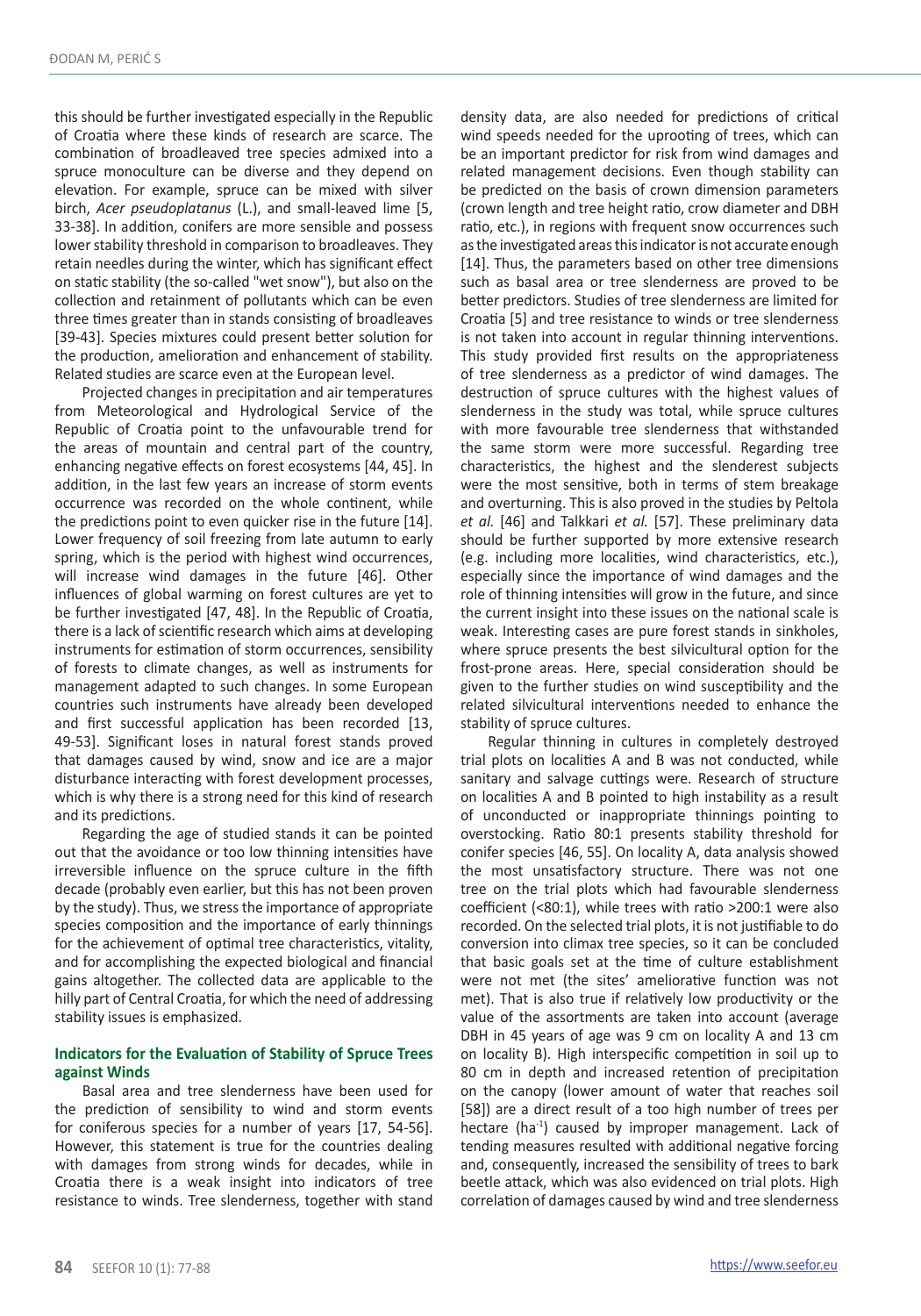is also confirmed by Peltola [59]. The structure on locality C is more favourable in relation to the aforementioned localities. This culture was regularly thinned, which points to the conclusion that there is an influence of thinning on the formation of better tree characteristics. A slightly higher slenderness coefficient in another culture on Medvednica was found by Oršanić [5].

Thinning throughout the whole rotation period is a prerequisite for successful replacement as well. Good windthrow stability is needed for conversion under shelterwood when autochthonous late successional tree species composition is set as a silvicultural goal. Nevertheless, this is often neglected in management of forest cultures in the Republic of Croatia, and the resistance of trees to strong winds is not acknowledged as it should be. In addition, a better understanding of the reaction to thinning is important in order to design new thinning regimes in a changing environment [60]. Also, in some studies, the resistance of trees described by their slenderness is not only higher for suppressed than dominant trees of a particular stand, but the data indicate that slenderness is also notably smaller for trees grown under wider spacing [7]. This statement can have implications for future establishment and tending of forest cultures in terms of spacing and horizontal spatial pattern (for example, in mixed forest cultures) and it is proven with this study as well. Dominant trees possess higher stiffness in lower stem parts than supressed trees [7], so it is evident that in overstocked forest cultures without optimal vertical structure the risks of windthrow will be higher.

## **The Role of Silvicultural Interventions in Increasing Stand Resistance to Wind and the Need for Further Research**

Basic structural characteristics (height, stem taper) are quite variable and change considerably for spruce under different silvicultural treatments [7], which implies great significance of proper and timely thinnings. This study adds tree slenderness as an important and additional characteristic, which can be influenced by proper silvicultural interventions.

Statistical analysis of the simulation results showed that wind speed is the most significant variable in explaining wind damage [8], thus pointing to the conclusion that the resistance of trees to wind can be influenced only upon certain "wind speed threshold". Up to the critical "wind speed threshold" we can and should influence positively the forming of more resistant trees. If the critical wind speed is set, that gives us the possibility to intensify the thinnings and management activities in the area with bigger risks. This, besides thinning, also incorporates better selection of tree species or species mixtures. Spatz and Bruechert [18] provide mechanistic explanation why structure is crucial. Both gravitational forces and wind loads induce bending moments, which the structure has to be able to withstand. The limit of the structure is reached if at any point the bending moment induced is larger than the critical bending moment. This in turn depends on structural parameters (the geometry of the cross-section) and properties of the material (the modulus of elasticity and the critical stresses at which failure occurs). In many cases, depending on the root-soil interaction, the bending moment on the trunk may lead to

root lodging. In addition, bending under wind loads will lead to additional bending moments under gravitational loads. Whereas the young generation depends on the vitality as a prerequisite for snow and ice load resistance and flexibility. the manuscript does not tackle the youth because of the age of the stands included in the study. The expansion of research to the young generation is important to be tackled in future, especially the vitality of youth determined in the light of the growth and development of forms depending on light revealing the Honowsky index. The development of tree shape in relation to light is more complex in irregular forests as shown by Szymura [61], but the stability of irregular forest stands in relation to negative wind forcing is the highest among all silvicultural systems. Furthermore, despite the fact that these initial results reveal the relationship between tree shape and susceptibility of stands to the influence of wind, the relationship between stability and vitality should be included in further research efforts. Available studies mostly tackle tree vitality. For example, defoliation [62] and influence of drought [63] can improve prediction accuracy of models that predict tree mortality based on competition indicators and tree size alone, not taking wind damages into account. While it is known that negative influence of wind is affecting both healthy trees and trees with low vitality, and that crown recovery can be an important feature of tree recovery [64], research that would explain in detail the connection between tree vitality and susceptibility to wind would be very complex. Thus, there is a lack of scientific research which would shed more light on the connection of tree vitality and windthrow stability.

Talkkari *et al.* [57], for example, estimate the risk of wind damage by employing complex mechanistic models for predicting the critical wind speed needed to cause damage, a regional air flow model simulating relative wind climates for sites, a geographical database on forest stands in the area concerned and the probability distribution of longterm extremes in wind speed at the sites. This approach is well adapted to regular stands, but if one wants to adapt silvicultural measures in heterogeneous stands, not all trees are necessarily damaged at the same time and this kind of predictions are less accurate [8]. In Croatia there are no similar findings emphasizing the need to further proceed with research on these issues. From the aspect of stability, mixed stands also present a more or less heterogeneous forest structure, and have yet to be more investigated in the future. This kind of research is needed in the Republic of Croatia if the increase of storm occurrence is to be taken into account. Further investigations on the influence of soil type on forest damage are, however, generally required [27], and not only in the Republic of Croatia.

The existing knowledge emphasizes that the greatest risks are found in forest stands immediately after thinning or after regeneration cuts, and that risk is present in those stands which have not been thinned properly or are suddenly drastically thinned [65, 66]. This is why we advise that spruce stands in the same age as investigated, with similar structure, should not be further maintained, but should be immediately replaced, in order to lower biological and financial losses. In turn, we strongly advise that all newly established as well as young spruce cultures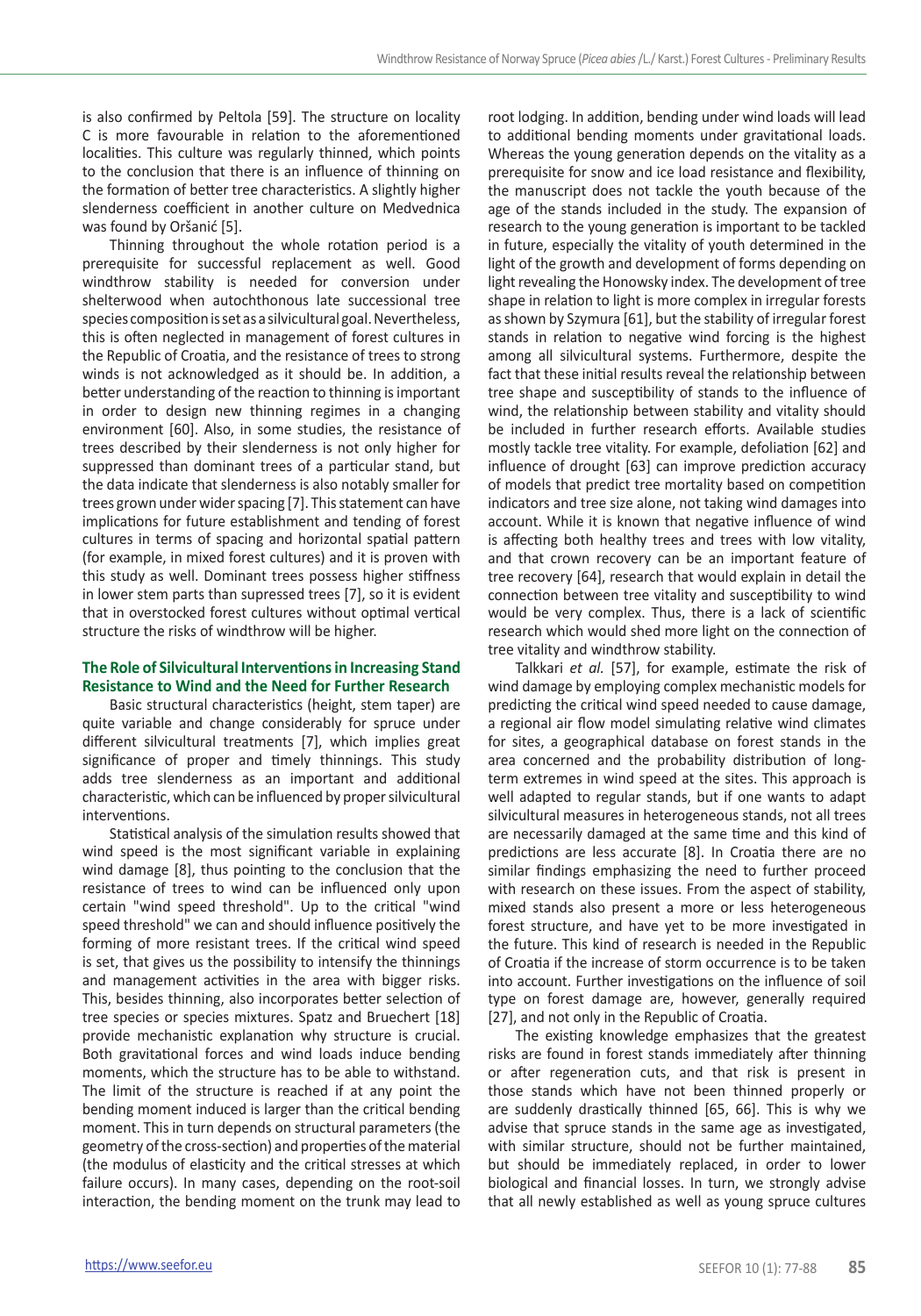should be thinned regularly with respect to tree and stand resistance to wind.

Finally, it can be concluded that the monitored forest cultures possess high risks regarding replacement since their low resistance against wind prevents them to protect young and sensitive late successional tree species. Similar risks during conversion have been found by Lüpke *et al.* [3] in other parts of Europe. These findings evidently point to the fact that by influencing the forest structure we can enhance not only mechanical stability, but tree vitality and general stability as well. This can be accomplished through correct site selection and adequate afforestation practices, as well as appropriate tending throughout the whole rotation period. All these measures are crucial for the fulfilment of basic functions and goals, which are set at the time of the establishment of a forest culture. We also advise the evaluation of culture resistance to winds prior to the replacement, so that the aimed tree species composition could be selected accordingly (e.g. if the resistance is low the need to provide protection for late successional tree species against sunburn, frosts, wind and drought should be respected). In the conditions of unfavourable structure, it is strongly recommended to open canopy cover cautiously. For example, canopy cover can be opened only above regeneration areas (400 to 2000  $m^2$ ), only on 60% of the area of the forest culture, with belts of untouched canopy cover being 20 to 40 m in width [67]. Nevertheless, a better solution is to improve structure and stability with silvicultural measures already from first thinnings. Higher intensity thinings from below enhance stability indices [55, 68-70]. In mature forest cultures, which are comprised of trees with border stability indices (slenderness), a series of low intensity thinings are needed so the rest of trees would not be endangered, and also in order to leave the possibility for trees to positively react on space increase.

## **CONCLUSIONS**

The presented preliminary results reveal the fact that avoidance or too low thinning intensities of anthropogenic spruce cultures in the first and second age class (until 40 years of age) permanently results with unfavourable shape and vitality of trees. It can be concluded that spruce cultures consisting of too slender trees should not be further maintained, but that they should be immediately replaced by more wind resistant stands (e.g. mixed species cultures). The reason for this is that they are simply cannot withstand at the present, and will not be able to withstand in the future, the influence of strong winds, especially if we consider the predicted increase of storm intensities and occurrences in the studied area and further stand destabilisation by silvicultural interventions in later development stages. If the complete destruction of studied spruce cultures, which happened recently, is taken into account, such cultures will not be able to produce expected financial or biological gains at all. We propose to get better insight into spruce tree characteristics and to evaluate their ability to withstand strong winds during the selection of trees for thinning, especially the horizontal spatial patter of such trees. The analyses of tree slenderness can also provide a good tool for predicting the critical wind speeds and the point of breakage of the managed spruce culture. In addition, tree slenderness proved to be a good predictor in this study, similar to other European studies from areas of frequent snow occurrences. Nevertheless, these are only preliminary results, which should be confirmed by further studies. In addition, proper silvicultural interventions early in the culture development are advised for achieving and maintaining optimal tree characteristics and vitality, providing favourable site conditions for subsequent replacement interventions and preventing early canopy losses.

#### **Acknowledgement**

We gratefully acknowledge the excellent technical support of employees of the state enterprise Croatian Forests Ltd., Forest Districts in Zagreb and Karlovac for their logistic support on the field site, and especially the employees of Forest Offices in Zagreb and Jastrebarsko.

#### **REFERENCES**

- 1. PAYN T, CARNUS J-M, FREER-SMITH P, KIMBERLEY M, KOLLERT W, LIU S, ORAZIO C, RODRIGUEZ L, NEVES SILVA L, WINGFIELD MJ 2015 Changes in planted forests and future global implications. *Forest Ecol Manag* 352 57-67. DOI: <https://doi.org/10.1016/j.foreco.2015.06.021>
- 2. EVANS J 2009 Planted Forests: Uses, Impacts and Sustainability. FAO, CABI, London, UK, 213 p
- 3. LÜPKE B VON, AMMER C, BRUCIAMACCHIE M, BRUNNER A, CEITEL J, COLLET C, DEULEUZE C, DI PLACIDO J, *et al.*, 2004 Silvicultural strategies for conversion. *In*: Spiecker H, Hansen J, Klimo E, Skovsgaard JP, Sterba H, Teuffel K von (*eds*) Norway spruce conversion – Options and consequences. European Forest Institute, Research Report, 18: 121-164
- 4. TIJARDOVIĆ M, PERIĆ S 2013 Croatian Norway spruce cultures in European concept of culture management. *Period Biol* 115 (3): 355-361
- 5. ORŠANIĆ M 1995 Uspijevanje šumskih kultura obične smreke (*Picea abies* /L./ Karst.), crnoga bora (*Pinus nigra*  Arn.) i europskog ariša (*Larix decidua* Mill.) na Zagrebačkoj gori. *Glasnik za šumske pokuse* 32: 1-89
- 6. TIJARODOVIĆ M 2015 Conversion of Norway spruce cultures (*Picea abies* /L./ Karst.) in Croatia. PhD thesis, Faculty of Forestry, University of Zagreb, Zagreb, Croatia, 277 p
- 7. BRUECHER F, BECKER G, SPECK T 2000 The mechanics of Norway Spruce [*Piceaabies* (L.) Karst]: the mechanical properties of standing trees from different thinning regimes. *Forest Ecol Manag* 135 (1-3): 45-62. DOI: [https://](https://doi.org/10.1016/S0378-1127(00)00297-8) [doi.org/10.1016/S0378-1127\(00\)00297-8](https://doi.org/10.1016/S0378-1127(00)00297-8)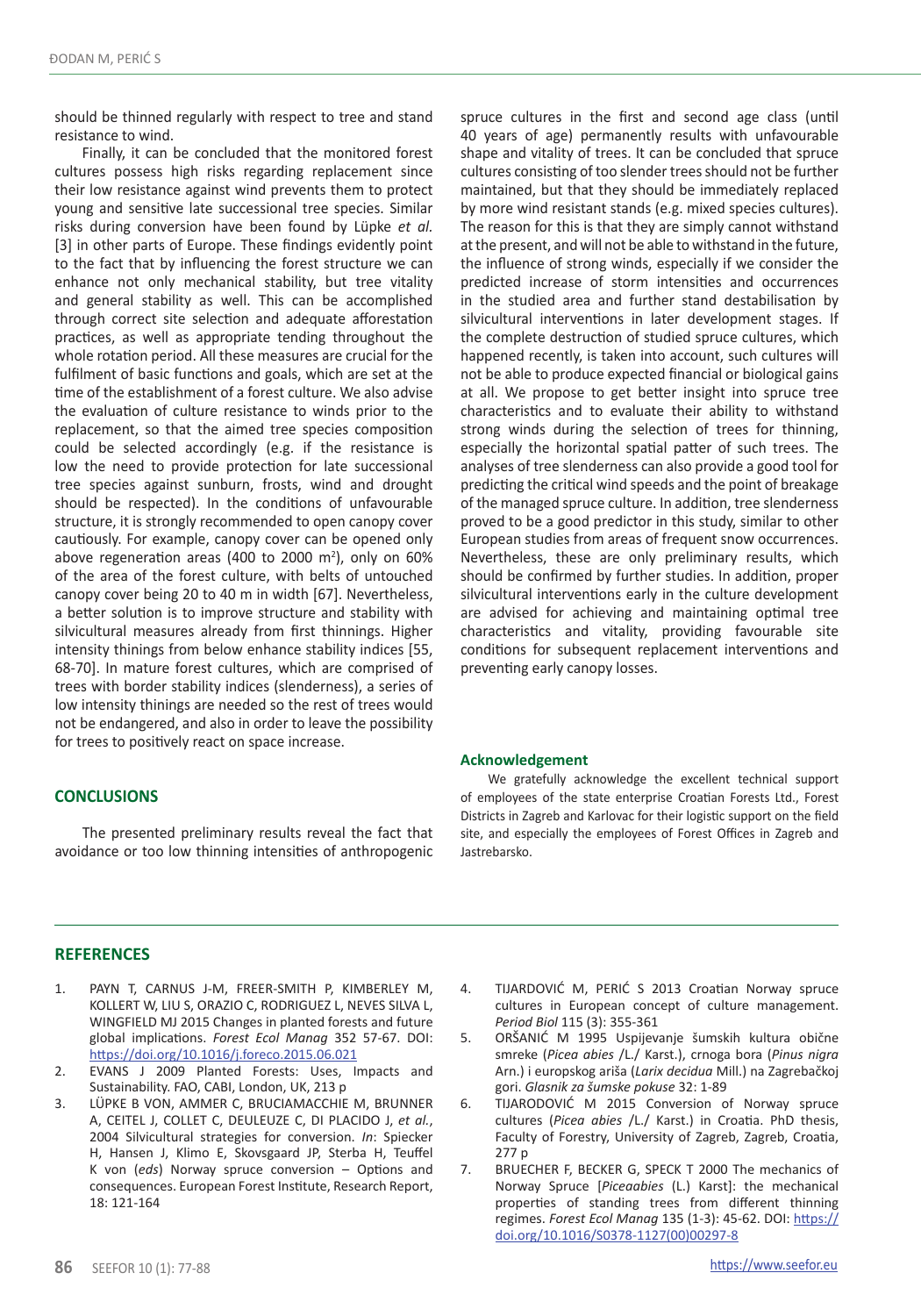- 8. ANCELIN P, COURBAUD B, FOURCAUD T 2004 Development of an individual tree-based mechanical model to predict wind damage within forest stands. *Forest Ecol Manag* 203 (1-3): 101-121. DOI: [https://doi.org/10.1016/j.](https://doi.org/10.1016/j.foreco.2004.07.067) [foreco.2004.07.067](https://doi.org/10.1016/j.foreco.2004.07.067)
- 9. JONSSON M 2007 Live storage of *Picea abies* in Sweden after storm felling. *Scand J Forest Res* 22 (4): 344-350. DOI: <https://doi.org/10.1080/02827580701478404>
- 10. BOLTE A, AMMER C, LÖF M, MADSEN P, NABUURS G-J, SCHALL P, SPATHELF P, ROCK J 2009 Adaptive forest management in central Europe: Climate change impacts, strategies and integrative concept. *Scand J Forest Res* 24 (6): 473-482. DOI: [https://doi.](https://doi.org/10.1080/02827580903418224) [org/10.1080/02827580903418224](https://doi.org/10.1080/02827580903418224)
- 11. DUMROESE RK, PALIK BJ, STANTURF JA 2015 Forest restoration is forward thinking. *J Forestry* 113 (4): 430-432. DOI: <https://doi.org/10.5849/jof.15-049>
- 12. Yousefpour R, Temperli C, Jacobsen JB, Thorsen BJ, Meilby H, Lexer MJ, Lindner M, Bugmann H, *et al.*, 2017 A framework for modelling adaptive forest management and decision making under climate change. *Ecol Soc* 22 (4): 40. DOI: [https://doi.org/10.5751/ES-](https://doi.org/10.5751/ES-09614-220440)[09614-220440](https://doi.org/10.5751/ES-09614-220440)
- 13. ZENG H, GARCÍA-GONZALO J, PELTOLA H, KELLOMÄKI S 2010 The effects of forest structure on the risk of wind damage at a landscape level in a boreal forest ecosystem. *Ann Forest Sci* 67 (1): 111. DOI: [https://doi.org/10.1051/](https://doi.org/10.1051/forest/2009090) [forest/2009090](https://doi.org/10.1051/forest/2009090)
- 14. SEIDL R, RAMMER W, BLENNOW K 2014 Simulating wind disturbance impacts in forest landscapes: Tree - level heterogeneity matters. *Environ Modell Softw* 51: 1-11. DOI: <https://doi.org/10.1016/j.envsoft.2013.09.018>
- 15. WALLENTIN C, NILSSON U 2011 Initial effect of thinning on stand gross stem – volume production in a 33-year-old Norway spruce (*Picea abies* (L.) Karst.) stand in Southern Sweden. *Scand J Forest Res* 26 (11): 21-35. DOI: [https://doi.](https://doi.org/10.1080/02827581.2011.564395) [org/10.1080/02827581.2011.564395](https://doi.org/10.1080/02827581.2011.564395)
- 16. DEWAR RC, CANNELL MGR 1992 Carbon sequestration in the trees, products and soils of forest plantations: An analysis using UK examples. *Tree Physiol* 11 (1): 49-71. DOI: <https://doi.org/10.1093/treephys/11.1.49>
- 17. CREMER KW, BOROUGH CJ, MCKINNELL FH, CARTER PR 1982 Effects of stocking and thinning on wind damage in plantations. *N Z J For Sci* 12 (2): 244-268
- 18. SPATZ H-CH, BRUECHERT F 2000 Basic biomechanics of selfsupporting plants: wind loads and gravitational loads on a Norway spruce tree. *Forest Ecol Manag* 135 (1-3): 33-44. DOI: [https://doi.org/10.1016/S0378-1127\(00\)00296-6](https://doi.org/10.1016/S0378-1127(00)00296-6)
- 19. MASON WL 2002 Are irregular stands more windfirm? *Forestry* 75 (4): 347-355. DOI: [https://doi.org/10.1093/](https://doi.org/10.1093/forestry/75.4.347) [forestry/75.4.347](https://doi.org/10.1093/forestry/75.4.347)
- 20. VIDAKOVIĆ M, FRANJIĆ J 2004 Gymnosperms. University of Zagreb, 3. edition, Zagreb, Croatia, 2004: 823
- 21. CROATIAN FORESTS LTD. 2008 Forest management plan for management unit "Jastrebarske prigorske šume". Department for forest measurement, Karlovac, 2006. Validity: 01.01.2008. - 31.12.2017
- 22. CROATIAN FORESTS LTD. 2008 Forest management plan for management unit "Bistranska Gora". Department for forest measurement, Zagreb, 2006. Validity: 01. 01. 2008. - 31. 12. 2017
- 23. PRETZSCH H 2009 Forest Dynamics, Growth and Yield: From Measurement to Model. Springer-Verlag Berlin Heidelberg, Germany, 337 p
- 24. STATSOFT, INC 2007 Electronic Statistics Textbook. Tulsa, OK: StatSoft. URL: http://www.statsoft.com/textbook/ stathome.html.
- 25. ORŠANIĆ M 2003 Afforestation, current status and perspective in global development. *Šumar List* 127: 35-40 (*in Croatian with English summary*)
- 26. LARSEN JB 1995 Ecological stability of forests and sustainable silviculture. *Forest Ecol Manag* 73(1-3): 85-96. DOI: https://doi.org/10.1016/0378-1127(94)03501-M
- 27. DOBBERTIN M 2002 Influence of stand structure and site factors on wind damage comparing the storms Vivian and Lothar. *For Snow Landsc Res* 77 (1/2): 187-205
- 28. ROTHE A, BINKLEY D 2001 Nutritional interactions in mixed species forests: a synthesis. *Can J Forest Res* 31 (11): 1855- 1870. DOI:<https://doi.org/10.1139/x01-120>
- 29. PRETZSCH H 2003 The elasticity of growth in pure and mixed stands of Norway spruce (*Picea abies* [L.] Karst.) and common beech (*Fagus sylvatica* L*.). J Forest Sci* 49 (11): 491-501. DOI:<https://doi.org/10.17221/4721-jfs>
- 30. HECTOR A, BAGCHI R 2007 Biodiversity and ecosystem multifunctionality. *Nature* 448: 188-190. DOI: [https://doi.](https://doi.org/10.1038/nature05947) [org/10.1038/nature05947](https://doi.org/10.1038/nature05947)
- 31. THAM A 1994 Crop plans and yield predictions for Norway spruce (*Picea abies* (L.) Karst.) and birch (*Betula pendula* Roth &*Betula pubescens* Ehrh.) mixtures. *Studi Forest Sueci*  $195:21n$
- 32. FRIVOLD LH, FRANK J 2002 Growth of mixed birch – coniferous stands in relation to pure coniferous stands at similar sites in south - eastern Norway. *Scand J Forest Res* 17 (2): 139-149. DOI: [https://doi.](https://doi.org/10.1080/028275802753626782) [org/10.1080/028275802753626782](https://doi.org/10.1080/028275802753626782)
- 33. MILES J 1986 What are the effects of trees on soils? In: Jenkins D., (eds) Trees and wildlife in the Scottish uplands. NERC/ITE, 55 - 62. (ITE Symposium, 17). 1986 NERC. URL: http://nora.nerc.ac.uk/5293/ (February 2018)
- 34. HEITZ R 2000 Reconversion of Norway spruce (*Picea abies* (L.) Karst.) stands into mixed forests: effects on soil properties and nutrient fluxes. *In*: Hasenauer H (*ed*) Forest ecosystem restoration: ecological and economical impacts of restoration processes in secondary coniferous forests. Proceedings of the International Conference, Vienna, Austria, 10-12 April 2000, pp 119-125
- 35. BRANDTBERG P O, LUNDKVIST H, BENGTSSON J 2000 Changes in forest - floor chemistry caused by a birch admixture in Norway spruce stands. *Forest Ecol Manag*  130 (1-3): 253-264. DOI: https://doi.org/10.1016/S0378- 1127(99)00183-8
- 36. PRÉVOSTO B, BALANDIER P 2007 Influence of nurse birch and Scots pine seedlings on early aerial development of European beech seedlings in an open - field plantation of Central France. *Forestry* 80 (3): 253-264. DOI: [https://doi.](https://doi.org/10.1093/forestry/cpm017) [org/10.1093/forestry/cpm017](https://doi.org/10.1093/forestry/cpm017)
- 37. NOVAK J, SLODIČAK M 2009 Thinning experiment in the spruce and beech mixed stands on the locality naturally dominated by beech  $-$  growth, litter - fall and humus. *Journal of Forest Science* 55 (5): 224-233
- 38. KUPKA I, PODRÁZSKÝ V 2011 Species composition effects of forest stands on afforested agricultural land on the soil properties. *Scientia Agriculturae Bohemica* 42 (1): 19-23
- 39. ABRAHAMSEN G, HORNTVEDT R, TVEITE B 1976 Impacts of acid precipitation on coniferous forest ecosystems. *In*: Dochinger LS, Seliga TA (*eds*) Proceedings of the first international symposium on acid precipitation and the forest ecosystem. Gen. Tech. Rep. NE - 23, U.S. Department of Agriculture, Forest Service, Northeastern Forest Experiment Station. URL: http://www.treesearch.fs.fed.us/ pubs/11513 (February 2013).
- 40. HOVLAND J, ABRAHAMSEN G, OGNER G 1980 Effects of artificial acid rain on decomposition of spruce needles and on mobilisation and leaching of elements. *Plant Soil* 56 (3): 365-378. DOI: https://doi.org/10.1007/BF02143031